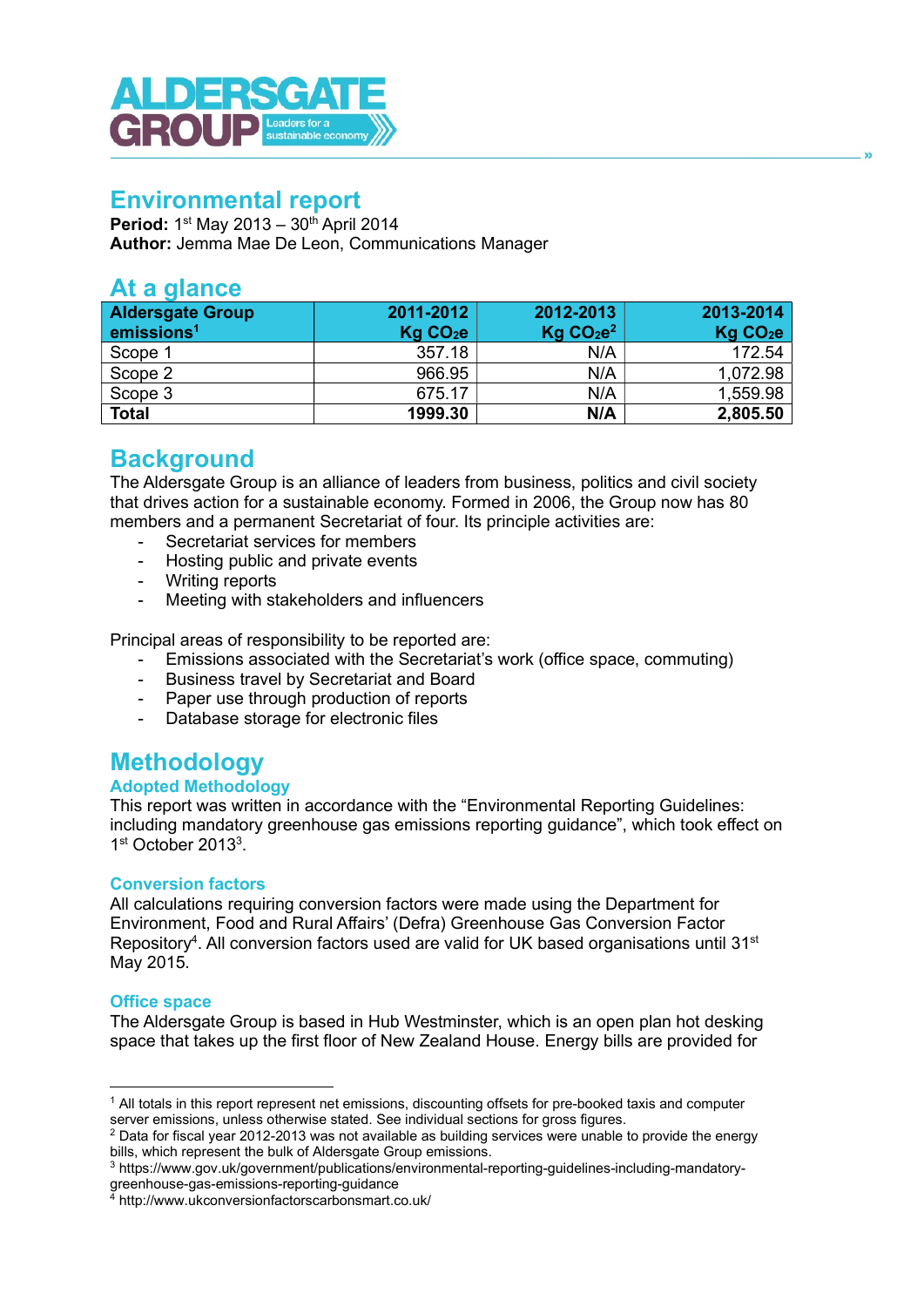

the whole building and building management has advised that Hub Westminster is responsible for 13.617% of the building's total.

The Aldersgate Group's responsibility for the energy bills has been calculated as a portion of the Hub Westminster's total responsibility, based upon the number of days the Secretariat works in the office in relation to the total number of days available (average number of people in the office x total working days in the year). This has provided a percentage for the Aldersgate Group's responsibility for energy bills in Hub Westminster to be 1.96%. Hub Westminster has shared its most recent energy bills with the Secretariat for this report. The gas bill covered the service year of 2013. The electricity bill covers the service year of  $1<sup>st</sup>$  July 2012 to 30<sup>th</sup> June 2013.

#### **Staff**

There is a permanent Secretariat of four: Executive Director, Director, Policy Manager and Communications Manager. The Director joined in July 2013, taking the place of a Policy Officer. The Communications Manager joined in October 2013, replacing the previous Communications Manager. The Executive Director and Policy Manager remained unchanged. These personnel changes substantially increased the total commuting distances of the Secretariat body, which have been captured in the data.

During this financial year, temporary support was also provided by a PR consultant and an intern. A Director has also taken on a lead role in an external Aldersgate Group project. Their travel emissions have also been captured.

#### **Commuting**

Distances have been calculated by postcode for each employee. All employees live within England and associated carbon emissions were provided by Travelfootprint<sup>5</sup>.

#### Business travel

Expenses incurred through business travel are itemised over the course of the year. Associated carbon emissions were also calculated using Travelfootprint (see footnote 3).

# **Calculations**

#### Scope 1

Hub Westminster is heated by gas. Energy bills from Gazprom for the building were procured from New Zealand House.

| Gas                     | KwH <sup>6</sup> | <b>Conversion</b><br>factor | Kg CO <sub>2</sub> e |
|-------------------------|------------------|-----------------------------|----------------------|
| New Zealand House       | 341,372.00       | 0.21                        | 71.688.12            |
| <b>Aldersgate Group</b> | 841.37           | 0.21                        | 172.54               |

#### Scope 2

Hub Westminster's electricity bills are from Jones Lang LaSalle.

| KwH  <br><b>Electricity</b> | <b>Conversion</b><br>factor | Kg CO <sub>2</sub> e |
|-----------------------------|-----------------------------|----------------------|
|-----------------------------|-----------------------------|----------------------|

<sup>&</sup>lt;sup>5</sup> Travelfootprint.org is run by Camden and Clear Zones. The online took is funded by Transport for London and Defra.

 $^6$  These numbers are reported using net rather than gross calorific value as it is more representative of heat available in practice when fuels are burned.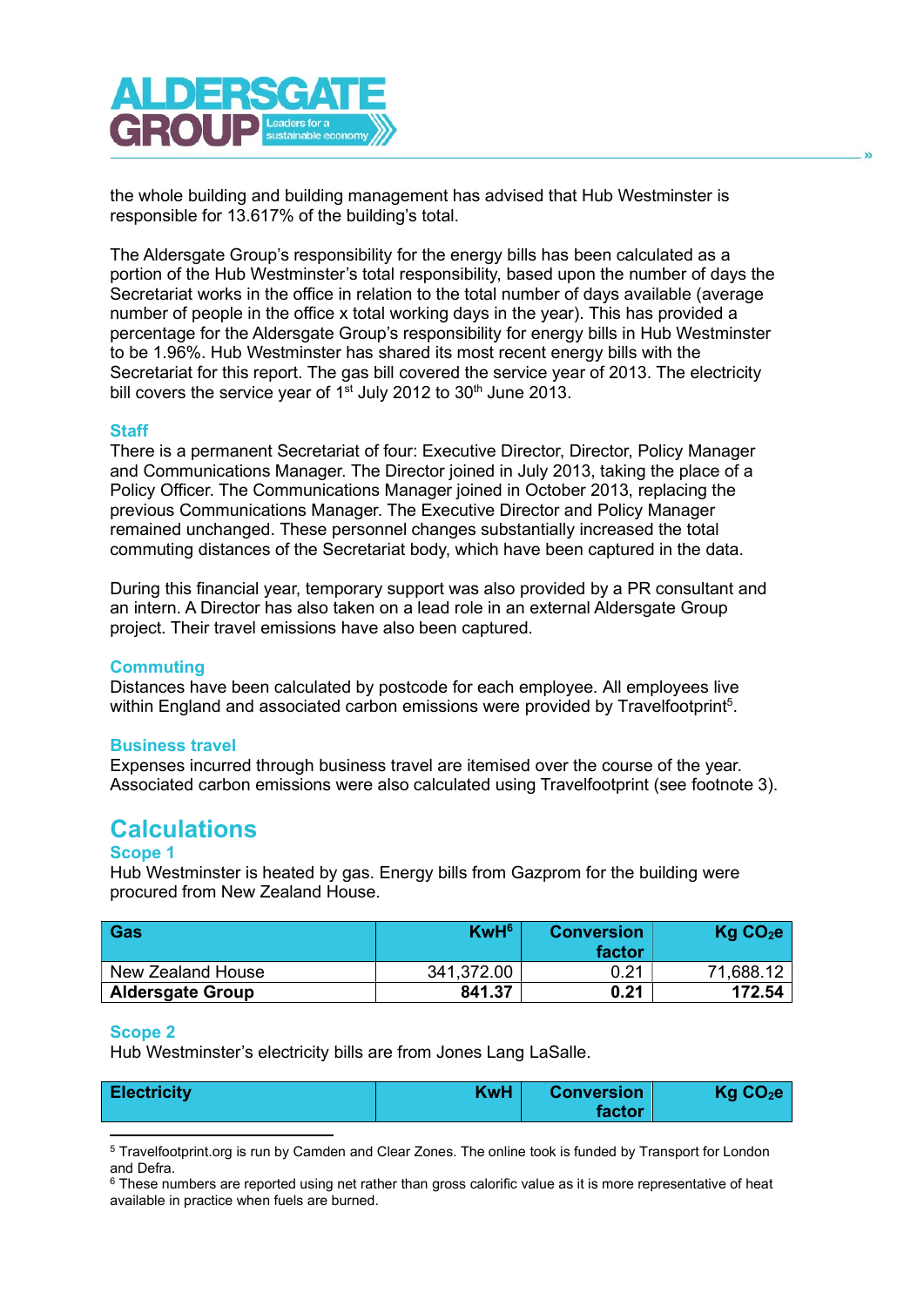

| Hub Westminster         | 120.980.76 | J.49 | 59.280.57 |
|-------------------------|------------|------|-----------|
| <b>Aldersgate Group</b> | 2189.75    | 0.49 | 1,072.98  |

### Scope 3

The table below summarises Scope 3 emissions for the Aldersgate Group.

| Scope 3                 | Kg CO <sub>2</sub> e |
|-------------------------|----------------------|
| Commuting               | 1,232.83             |
| <b>Business travel</b>  | 272.46               |
| Paper                   | 54.34                |
| Couriers                | 0.35                 |
| <b>Computer servers</b> | 0.00                 |
| <b>Total</b>            | 1,559.98             |

### **Commuting**

The Secretariat is comprised of four permanent staff, increasing from three in 2012. Staff commutes were all undertaken within England by train, tube, bus and cycling. Temporary employees and interns were also included in these calculations.

| <b>Commuting</b> | <b>Miles</b> | Kg CO <sub>2</sub> e |
|------------------|--------------|----------------------|
| Train            | 34,613.20    | 1,198.15             |
| <b>Bus</b>       | 216.00       | 21.24                |
| Tube             | 798.00       | 13.44                |
| Cycling          | 3,460.90     | 0.00                 |
| <b>Total</b>     | 39,088.10    | 1,232.83             |

#### Business travel

Staff made business trips on behalf of the Group, by train, car and taxis.

Pre-booked taxis are listed separately below, as carbon emissions data is provided directly by the supplier. The pre-booked taxi fleet consists of hybrid cars that emit up to 162 g/km less than black cabs<sup>7</sup>. The supplier also engages in carbon offsetting for 100% of their emissions through the Carbon Trade Exchange, accounting for the zero emissions attributed to this form of business travel.

| <b>Business travel</b> | <b>Miles</b> | Kg CO <sub>2</sub> e | $Kg CO2e$ (net) |
|------------------------|--------------|----------------------|-----------------|
|                        |              | (gross)              |                 |
| Train                  | 4,278.20     | 118.94               | 118.94          |
| Car                    | 574.00       | 146.04               | 146.04          |
| Taxi                   | 15.40        | 7.48                 | 7.48            |
| Pre-booked taxi        | 28.30        | 4.08                 | $0.00^{8}$      |
| <b>Total</b>           | 4,895.90     | 276.54               | 272.46          |

#### Paper

The Aldersgate Group has a paperless office with emphasis on keeping electronic files, rather than hard copies. Staff seek to print only when strictly necessary.

<sup>7</sup> https://www.climatecars.com/environment/how-our-emissions-compare/

<sup>8</sup> https://www.climatecars.com/environment/carbon-offsetting/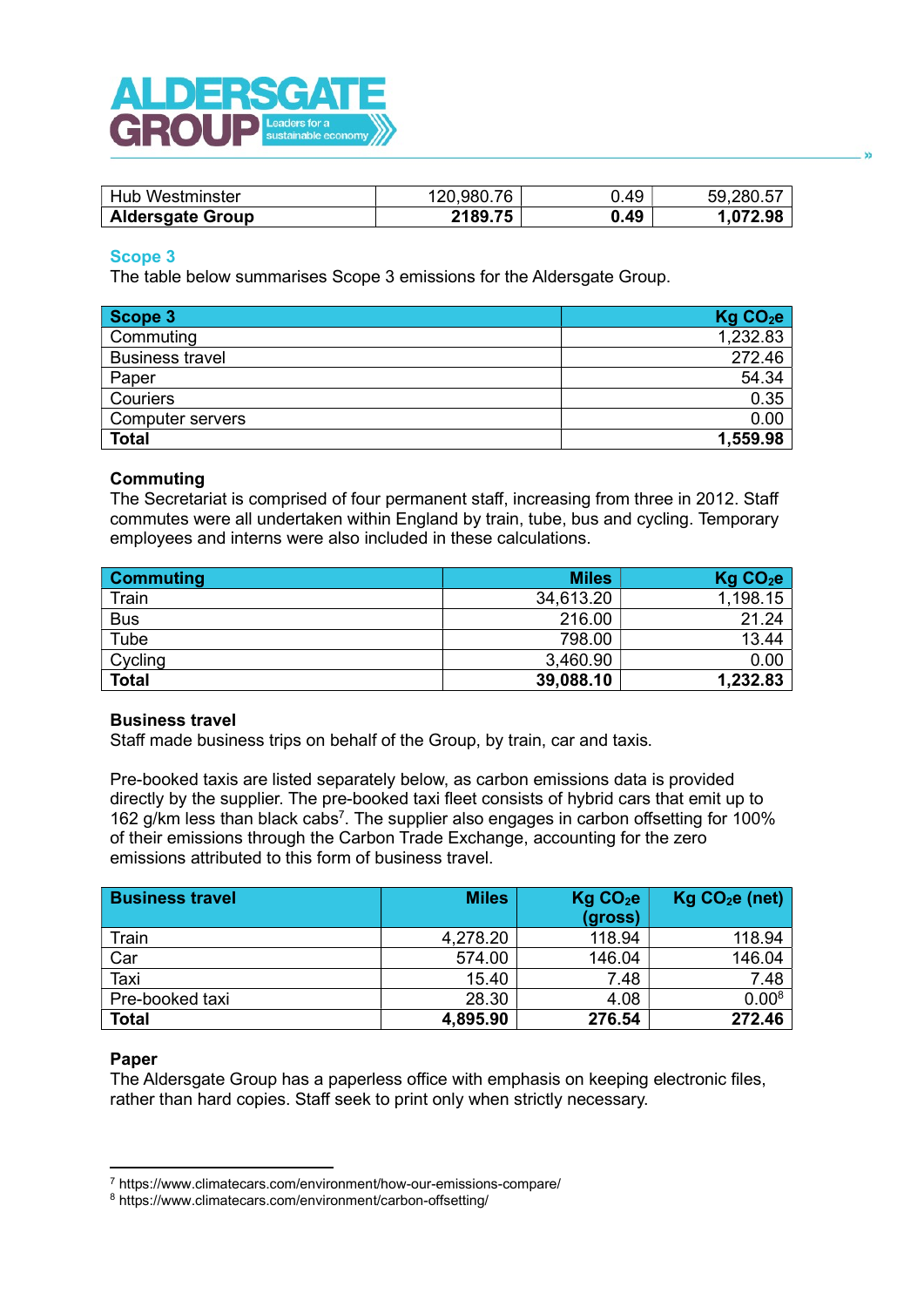

No printed reports were released during this financial year. Formal print jobs were limited to business cards for new staff, and replenishing stock for existing staff.

| <b>Paper</b>          | <b>Weight (tonnes)</b> | <b>Conversion</b><br>factor | Kg CO <sub>2</sub> e |
|-----------------------|------------------------|-----------------------------|----------------------|
| <b>Business cards</b> | 0.0026                 | 956                         | 2.49                 |
| Office print outs     | 0.0542                 | 956                         | 51.85                |
| <b>Total</b>          | 0.0568                 | $\blacksquare$              | 54.34                |

#### **Couriers**

The Aldersgate Group required one courier during the financial year, which transported event supplies from a venue back to the office, Hub Westminster.

|          | <b>Miles</b>  | レーヘヘ                         |
|----------|---------------|------------------------------|
| Couriers | $\sim$<br>…ວ∪ | $\sim$ $\sim$<br>- -<br>∪.∪∪ |

#### Computer servers

UKFast provides all hosting services for the Aldersgate Group. It has PAS 2060<sup>9</sup> certification, which demonstrates carbon neutrality, due to their contributions to a number of hydropower renewable energy schemes<sup>10</sup>.

|                  | <b>Storage</b> |      |
|------------------|----------------|------|
| Computer servers | 4GB            | 0.00 |

# Assessment

# Scope 1 and 2

The size of gas and electricity usage appears to be quite large when compared to Secretariat members' own at-home usage and unlikely to be accurate. The installation of six electricity monitors within Hub Westminster will provide accurate hourly reports on electricity usage (see 'Next steps' below). Gas, however, will remain untrackable other than through the annual invoice.

# Paper

This is the first year that in office printing has been included. It is expected that data for these activities is overestimated as the office printer counts double sided printing as two pages rather than one page for charging purposes.

#### IT

Seeing as much of the Aldersgate Group's daily activities revolve around the use of its cloud hosting service, it will be imperative to continue research into these emissions and include in future reporting.

#### Improvements on the last report

In the last report we noted that our computer server was Swisshost. They were unable to provide any information on the carbon footprint of the service they provided to us. The

<sup>9</sup> http://www.bsigroup.co.uk/en-GB/PAS-2060-Carbon-Neutrality/

<sup>10</sup> http://www.ukfast.co.uk/carbon-neutral-hosting.html

<sup>&</sup>lt;sup>11</sup> Data was not available to account for the amount of emissions directly related to the Aldersgate Group's computer server usage. As a result, net versus gross emisisons cannot be provided.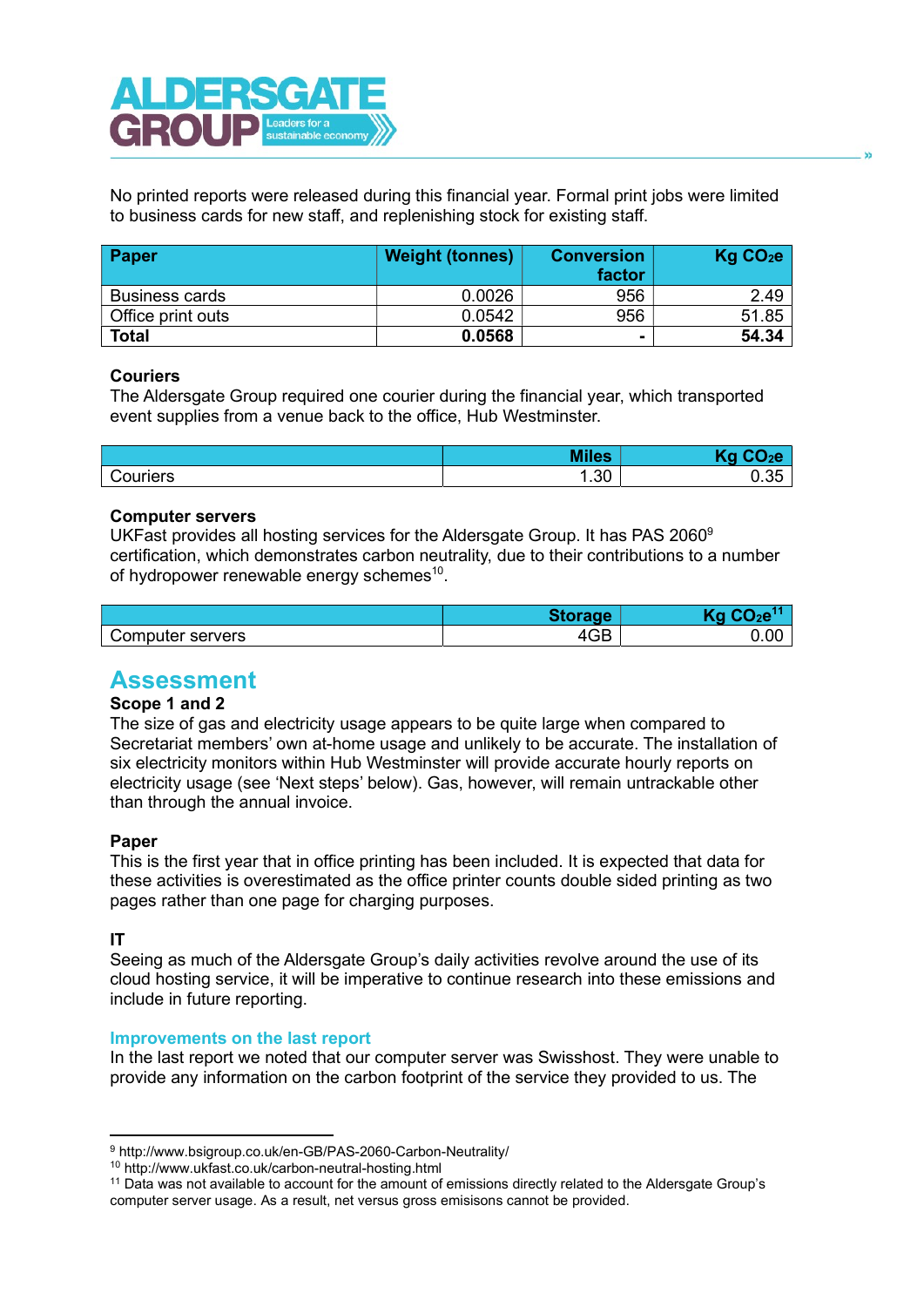

Aldersgate Group took the step of moving to a new provider who could supply this information.

Our last report undertook to increase engagement with Hub Westminster to gauge how much waste is produced. Waste is sorted into recyclables (paper, plastics), food waste and landfill. It has not been possible to secure the figures for the total weight of each type of waste from building management. Furthermore, if this figure were available it would be extremely complex to estimate the percentage of the total for which Aldersgate Group staff are responsible and would involve a level of data capture which is impractical for a staff of this size.

Overall, our emissions have increased by 29.44% compared with our last report. This is principally due to changes within Scope 3, which has more than doubled from the last report. The major increase is tied to the growth of the Secretariat from three to four permanent staff, two of whom do not live within London city limits full time. Whilst the organisation has been able to greatly decrease the amount of emissions associated with business travel, this has been outweighed by the increases in commute emissions resulting from additional staff.

Apart from commuting, Scope 3 emissions is lower by 81.77% due to decreases in business travel and despite the inclusion of in-office printing, which was not accounted for in the previous report.

#### Reduction strategy

In the last report, we set targets for improvement in reducing our carbon emissions:

#### 1. Pre-book low carbon taxis, instead of hailing black cabs on the street.

In the past financial year, the Aldersgate Group has been responsible for 5 low carbon taxis and 4 black cabs. This shows improvement in emissions generated in this area. It was last reported in 2011-2012 that the Aldersgate Group had been responsible for 34 low carbon taxis and 17 black cabs.

# 2. Print handouts and briefings for meetings only when necessary

We have implemented our proposal to limit printed handouts and briefings for meetings. This has been assisted by the general trend towards tablet devices, which have made paper print outs less necessary. Our first Environmental report did not report how much was printed on our office printer, so we cannot provide a numerical performance comparison

#### 3. Restrict print copies of reports

The lack of printed reports over this reported year is the result of the Secretariat's focus on a new campaign, An Economy That Works. This was finalised and a report printed immediately after the period captured by this report. The reduced carbon emissions in this period due to a lack of printing reports is therefore due to the variables of the Secretariat's workload and not internal policy.

#### Next steps

#### **Electricity**

Electricity meters were installed in Hub Westminster in January 2014. The meters automatically log usage into an online programme which can generated the associated carbon emissions. This data will be used exclusively in the next report for Scope 2 emissions. It is anticipated that this will increase the accuracy of our reporting and also lower our associated emissions.